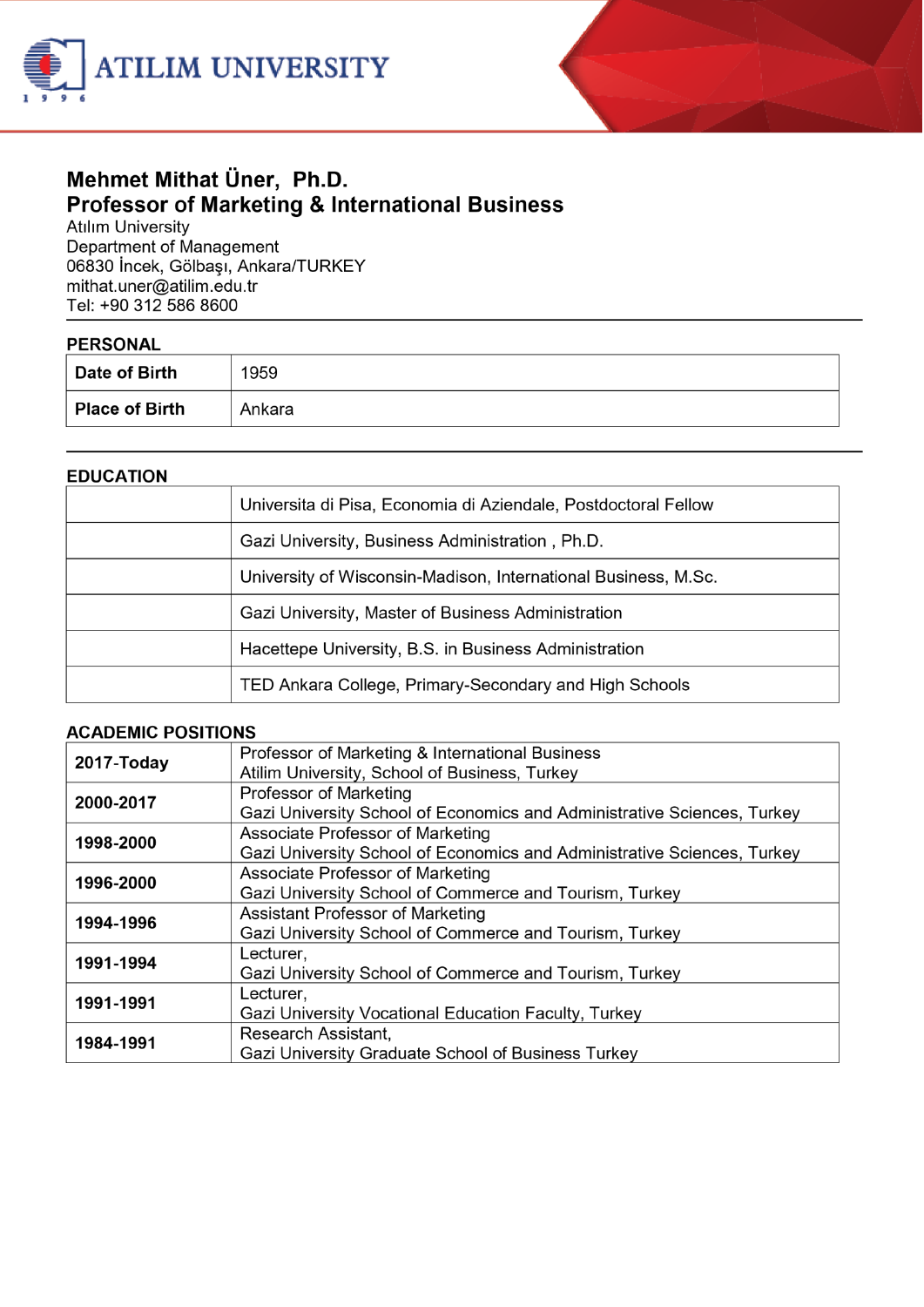### **SELECTED ADMINISTRATIVE DUTIES**

| 2017-Today              | Dean,<br><b>School of Business</b><br>Atılım University, Turkey                                                                  |
|-------------------------|----------------------------------------------------------------------------------------------------------------------------------|
| 2012-2015               | Dean,<br>School of Economics and Administrative Sciences<br>Gazi University, Turkey                                              |
| 2000-2005               | Dean,<br>School of Commerce and Tourism Education<br>Gazi University, Turkey                                                     |
| 1996-2008               | Coordinator,<br>American Hotel and Lodging Association,<br>International Tourism Programs,<br>Gazi University Foundation, Turkey |
| 2000-2007               | Editor-in-Chief, Journal of Tourism Academic, Turkey                                                                             |
| 2000-2005               | Board Member, Gazi University Foundation, Turkey                                                                                 |
| 2002-2004,<br>2008-2012 | Gazi University-Director of Foreign Relations                                                                                    |

#### **RESEARCH INTERESTS**

| <b>Strategic Marketing Decisions</b>       |
|--------------------------------------------|
| <b>Export Behavior of Firms</b>            |
| <b>Marketing Strategies</b>                |
| Internationalization and Born Global Firms |
| <b>Services Marketing</b>                  |

#### **SELECTED PUBLICATIONS**

| 1.          | Karatepe, T; Oztüren, A.; Karatepe, O.M.; Uner, M.M.; Kim, T.T. (2022).<br>Management Commitment to the Ecological Environment, Green Work<br>Engagement and Their Effects on Hotel Employees' Green Work Outcomes"<br>Journal of Contemporary Hospitality Management, https://www.emerald.com/<br>insight/ 0959-6119.htm. (SSCI) |
|-------------|-----------------------------------------------------------------------------------------------------------------------------------------------------------------------------------------------------------------------------------------------------------------------------------------------------------------------------------|
| $2_{\cdot}$ | <b>Uner, M. M.; Cetin, B.; Eroglu, S.; Cavusgil, S. T. (2022). Internationalization</b><br>journey of healthcare providers: The case of Turkish Acibadem healthcare<br>group. Thunderbird International Business Review, 64(1), 5-12.<br>https://doi.org/10.1002/tie.22242 (ESCI & SCOPUS)                                        |
| 3.          | Uner, M.M.; Evirgen, C.; Çavusgil, S.T. (2021). "Getir: A Remarkable Example<br>of a Digital Disrupter from An Emerging Market" California Management<br>Review Insights, https: //cmr. berkeley.edu/2021/09/.                                                                                                                    |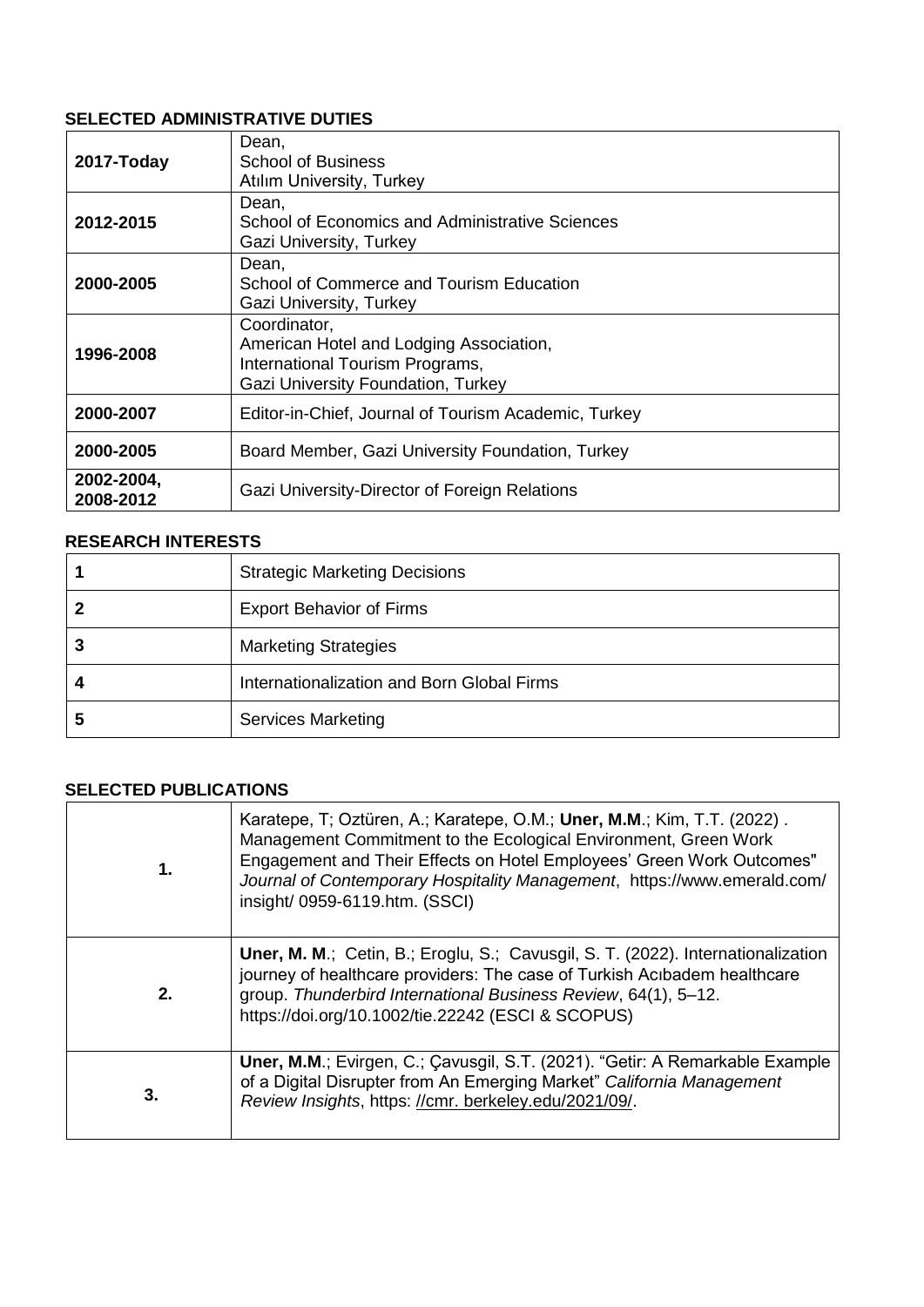| 4.  | Eslamlou, A.; Karatepe, O.M.; Uner, M. M. (2021). Does Job Embeddedness<br>Mediate the Effect of Resilience on Cabin Attendants' Career Satisfaction and<br>Creative Performance? Sustainability, 13, 5104. https://doi.org/10.3390/<br>su13095104. (SSCI)                                                   |
|-----|--------------------------------------------------------------------------------------------------------------------------------------------------------------------------------------------------------------------------------------------------------------------------------------------------------------|
| 5.  | Uner, M. M., Çetin, B & Çavuşgil, S.T. (2020). On the Internationalization of<br>Turkish Hospital Chains: A Dynamic Capabilities Perspective, International<br>Business Review, 29 (3). (SSCI)                                                                                                               |
| 6.  | Uner, M. M., Güven, F. & Çavuşgil, S.T. (2020). Churn and Loyalty Behavior of<br>Turkish Digital Natives, Telecommunications Policy, 14 (4). (SSCI)                                                                                                                                                          |
| 7.  | Belbağ, A. G., Uner, M. M., Cavusgil, E., & Cavusgil, S. T. (2019). The New<br>Middle Class in Emerging Markets: How Values and Demographics Influence<br>Discretionary Consumption, Thunderbird International Business Review, 61 (2),<br>325-337.(SCOPUS)                                                  |
| 8.  | Uner, M. M., Çavuşgil, E., & Çavuşgil, S. T. (2018). Build-Operate-Transfer<br>Projects as a Hybrid Mode of Market Entry: The case of Yavuz Sultan Selim<br>Bridge in Istanbul. International Business Review, 27(4), 797-802. (SSCI)                                                                        |
| 9.  | Uner, M. M., & Gungordu, A. (2016). The New Middle Class in Turkey: A<br>Qualitative Study in a Dynamic Economy, International Business Review, 25<br>$(3)$ , 668-678. $(SSCI)$                                                                                                                              |
| 10. | Karatepe, O. M., Uner, M. M., & Kocak, A. (2016). Investigating the Impact of<br>Customer Orientation on Innovativeness: Evidence from Born-Global Firms in<br>Turkey. Economic Research-Ekonomska Istraživanja, 29(1), 721-757. (SSCI)                                                                      |
| 11. | Uner, M. M., Güven, F., & Cavusgil, S. T. (2015). Bundling of Telecom Offerings:<br>An Empirical Investigation in the Turkish Market.<br>Telecommunications Policy, 39 (1), 53-64. (SSCI)                                                                                                                    |
| 12. | Sökmen, A., Bitmis, M. G., & Uner, M.M. (2015). The Mediating Role of Person-<br>Organization Fit in the Supportive Leadership-Outcome Relationships.<br>Economia a Management, 18 (3), 62-71. (SSCI)                                                                                                        |
| 13. | Sümer, S. I., & Uner, M.M. (2014). Türkiye ile Orta Asya Türk<br>Cumhuriyetleri Arasındaki Psikolojik Mesafe. Bilig, (69), 239-262. (SSCI)                                                                                                                                                                   |
| 14. | Konaklioglu, E., & Uner, M.M. (2014). A Taxonomy of Manager/Owner<br>Characteristics: Case Study Research on Turkish Born Global firms.<br>International Journal of Business and Globalisation, 12 (2), 218-236.<br>(SCOPUS)                                                                                 |
| 15. | Uner, M. M., Kocak, A., Cavusgil, E., & Cavusgil, S. T. (2013). Do barriers to<br>Export Vary for Born Globals and Across Stages of Internationalization? An<br>Empirical Inquiry in the Emerging Market of Turkey. International Business<br>Review, 22(5), 800-813. (SSCI)                                 |
| 16. | Şahne, B. S., Yeğenoğlu, S., Uner, M. M., & Tokuçoğlu, T. Y. (2013). The<br>Content Analysis of Drug Advertisements in Two Local Medical Journals,<br>Turkish Journal of Pharmaceutical Sciences, 10 (2). SCOPUS                                                                                             |
| 17. | <b>Uner, M. M., &amp; Armutlu, C. (2012). Understanding the Antecedents of</b><br>Destination Identification: Linkage Between Perceived Quality-of-Life,<br>SelfCongruity, and Destination Identification. In Handbook of Tourism and<br>Quality-of-Life Research (pp. 251-261). Springer, Dordrecht. (SSCI) |
| 18. | Aktepe, C., Uner, M.M, & Koçak, A. (2011). Küresel Doğan İşletmelerin<br>Öncülleri: Türkiye'deki Bilgi Teknolojisi Yoğun İşletmeler Üzerinde Nitel Bir<br>Araştırma. Iktisat Isletme ve Finans, 26(301), 59-90.(SSCI)                                                                                        |